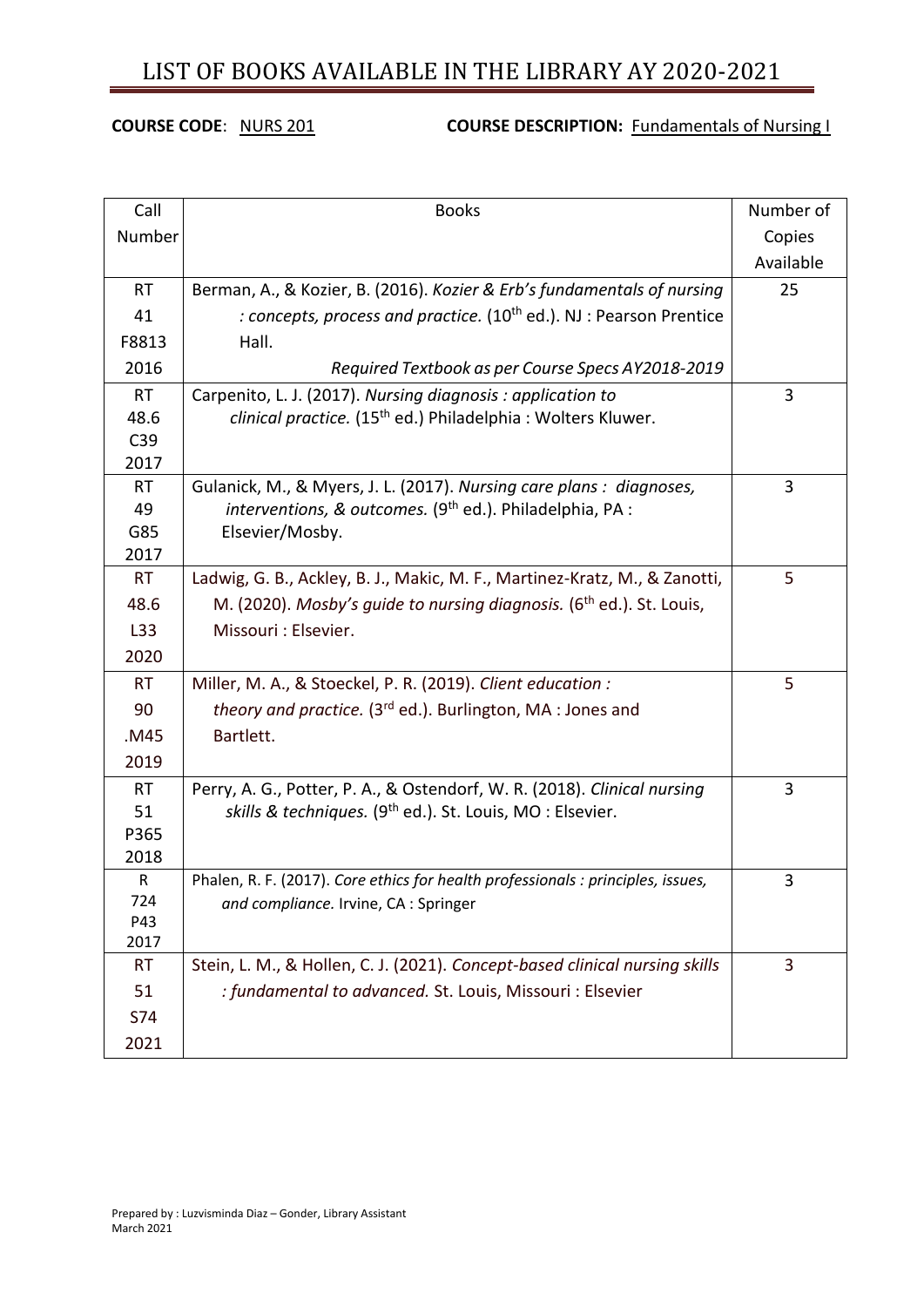### OTHER REFERENCES

## COPYRIGHT 2015 AND BELOW

| Call       | <b>Books</b>                                                                       | Number of      |
|------------|------------------------------------------------------------------------------------|----------------|
| Number     |                                                                                    | Copies         |
|            |                                                                                    | Available      |
| <b>RT</b>  | American Nurses Association. (2015). Code of ethics for nurses : with              |                |
| 85.5       | interpretive statements. Maryland: ANA                                             |                |
| A44        |                                                                                    |                |
| 2015       |                                                                                    |                |
| <b>RT</b>  | Aiken, T., & Legal, D. (Eds). (2004). Legal, ethical and political issues          | 3              |
| 86.5       | in nursing. Philadelphia, PA: F.A. Davis                                           |                |
| A37        |                                                                                    |                |
| 2004       |                                                                                    |                |
| <b>RT</b>  | Al Osimy, M. (1994). Nursing in Saudi Arabia (1st ed.). Jeddah: King               | $\mathbf{1}$   |
| 82         | Fahad Hospital.                                                                    |                |
| O85        |                                                                                    |                |
| 1994       |                                                                                    |                |
| <b>RT</b>  | Alligood, M. R. (ed.). Nursing theory : utilization & application. $(5^{th}$ ed.). | $\overline{2}$ |
| 84.5       | St. Louis, Mo: Elsevier                                                            |                |
| N94        |                                                                                    |                |
| 2014       |                                                                                    |                |
| <b>RT</b>  | Berman, A. (2012). Kozier & Erb's fundamentals of nursing:                         | 25             |
| 41         | concepts, process and practice (9 <sup>th</sup> ed.). Boston : Pearson.            |                |
| F8813      |                                                                                    |                |
| 2012       |                                                                                    |                |
| <b>RT</b>  | Berman, A. (2011). Nursing basics for clinical practice. Upper Saddle              | 5              |
| 41         | River, N.J.: Pearson.                                                              |                |
| B3912      |                                                                                    |                |
| 2011       |                                                                                    |                |
| <b>RT</b>  | Butts, J. B. (2008). Nursing ethics: across the curriculum and into                | 3              |
| 85         | practice (2 <sup>nd</sup> ed.). Sudbury, Mass: Jones & Bartlett.                   |                |
| <b>B78</b> |                                                                                    |                |
| 2008       |                                                                                    |                |
| RT         | Carpenito, L. J. (2014). Nursing care plans: Transitional patient &                | 5              |
| 49         | family centered care (6th ed.). Philadelphia: Wolters                              |                |
| C38        | Kluwer/Lippincott Williams & Wilkins.                                              |                |
| 2014       |                                                                                    |                |
| <b>RT</b>  | Carpenito-Moyet, L. J. (2013). Handbook of nursing diagnosis (14th                 | 5              |
| 48.6       | ed.). Philadelphia: Wolters Kluwer Health/Lippincott Williams                      |                |
| C385       | & Wilkins.                                                                         |                |
| 2013       |                                                                                    |                |
| <b>RT</b>  | Carpenito, L. (2010). Handbook of nursing diagnosis (13th ed.).                    | 4              |
| 48.6       | Philadelphia: Lippincott Williams & Wilkins.                                       |                |
| C385       |                                                                                    |                |
| 2010       |                                                                                    |                |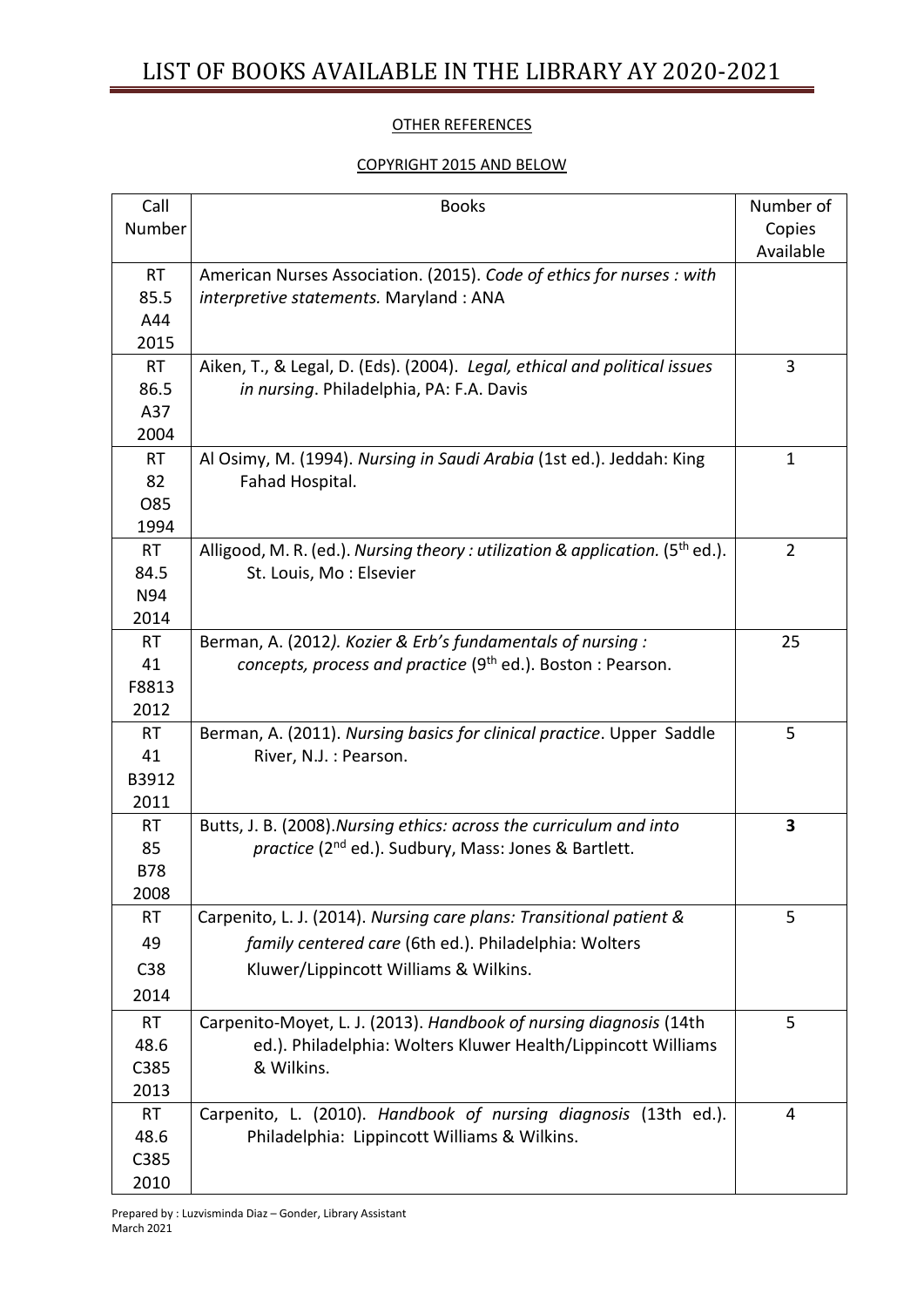| <b>RT</b>   | Carpenito, L. (2009). Nursing care plan & documentation : Nursing           | 3  |
|-------------|-----------------------------------------------------------------------------|----|
| 49          | diagnosis and collaborative problem (5th ed.). Lippincott                   |    |
| C38         | Williams & Wilkins.                                                         |    |
| 2009        |                                                                             |    |
| <b>RT</b>   | Carpenito, L. (2013) Nursing diagnosis: application to clinical practice    | 10 |
| 48.6        | (14th ed.). Lippincott Williams & Wilkins.                                  |    |
| C39         |                                                                             |    |
| 2013        |                                                                             |    |
| <b>RT</b>   | Carpenito, L. (2010) Nursing diagnosis: application to clinical practice    | 3  |
| 48.6        | (13th ed.). Lippincott Williams & Wilkins.                                  |    |
| C39         |                                                                             |    |
| 2010        |                                                                             |    |
| <b>MSNM</b> | Cherry, B. & Jacob, S. R. (2014). Contemporary nursing : Issues,            | 3  |
| <b>RT</b>   | trends, & management. (6 <sup>th</sup> ed.). St. Louis, Missouri : Elsevier |    |
| 41          |                                                                             |    |
| C54         |                                                                             |    |
| 2014        |                                                                             |    |
| <b>RT</b>   | Cherry, B., & Jacob, S. R. (Eds.). (2011). Contemporary                     | 5  |
| 41          | nursing : issues, trends & management (5th ed.). St. Louis Mo.              |    |
| C564        | : Elsevier.                                                                 |    |
| 2011        |                                                                             |    |
| <b>RT</b>   | Christensen, B. L., & Kockrow, E. O.(2011). Foundations and adult           | 5  |
| 62          | health nursing (6 <sup>th</sup> ed.). St. Louis, Mo.: Mosby, Elsevier.      |    |
| F68         |                                                                             |    |
| 2011        |                                                                             |    |
| <b>RT</b>   | Christensen, B. L., & Kockrow, E. O. (Eds.). (2011). Foundations of         | 3  |
| 62          | nursing (6th ed.). St. Louis, Missouri: Mosby/Elsevier.                     |    |
| F686        |                                                                             |    |
| 2011        |                                                                             |    |
| <b>RT</b>   | Clinical nursing skills : Basic to advanced skills. (2012). (8th ed.). New  | 5  |
| 41          | Jersey : Pearson Education, Inc.                                            |    |
| S65         |                                                                             |    |
| 2012        |                                                                             |    |
| <b>MSNM</b> | Cowen, P. S., & Moorhead, S. (Eds.). (2011). Current issues in              | 3  |
| <b>RT</b>   | nursing. (8 <sup>th</sup> ed.). St. Louis, Missouri: Mosby/Elsevier.        |    |
| 63          |                                                                             |    |
| C87         |                                                                             |    |
| 2011        |                                                                             |    |
| <b>RT</b>   | Doenges, M. E. (2014). Nursing care plans: quidelines for                   | 5  |
| 49          | individualizing client care across the life span. (9 <sup>th</sup> ed.).    |    |
| D64         | Philadelphia: F. A. Davis.                                                  |    |
| 2014        |                                                                             |    |
| <b>RT</b>   | Doenges, M. E. (2010). Nursing care plans (8th Ed.). Philadelphia: F.A.     | 3  |
| 49          | Davis co.                                                                   |    |
| D64         |                                                                             |    |
| 2010        |                                                                             |    |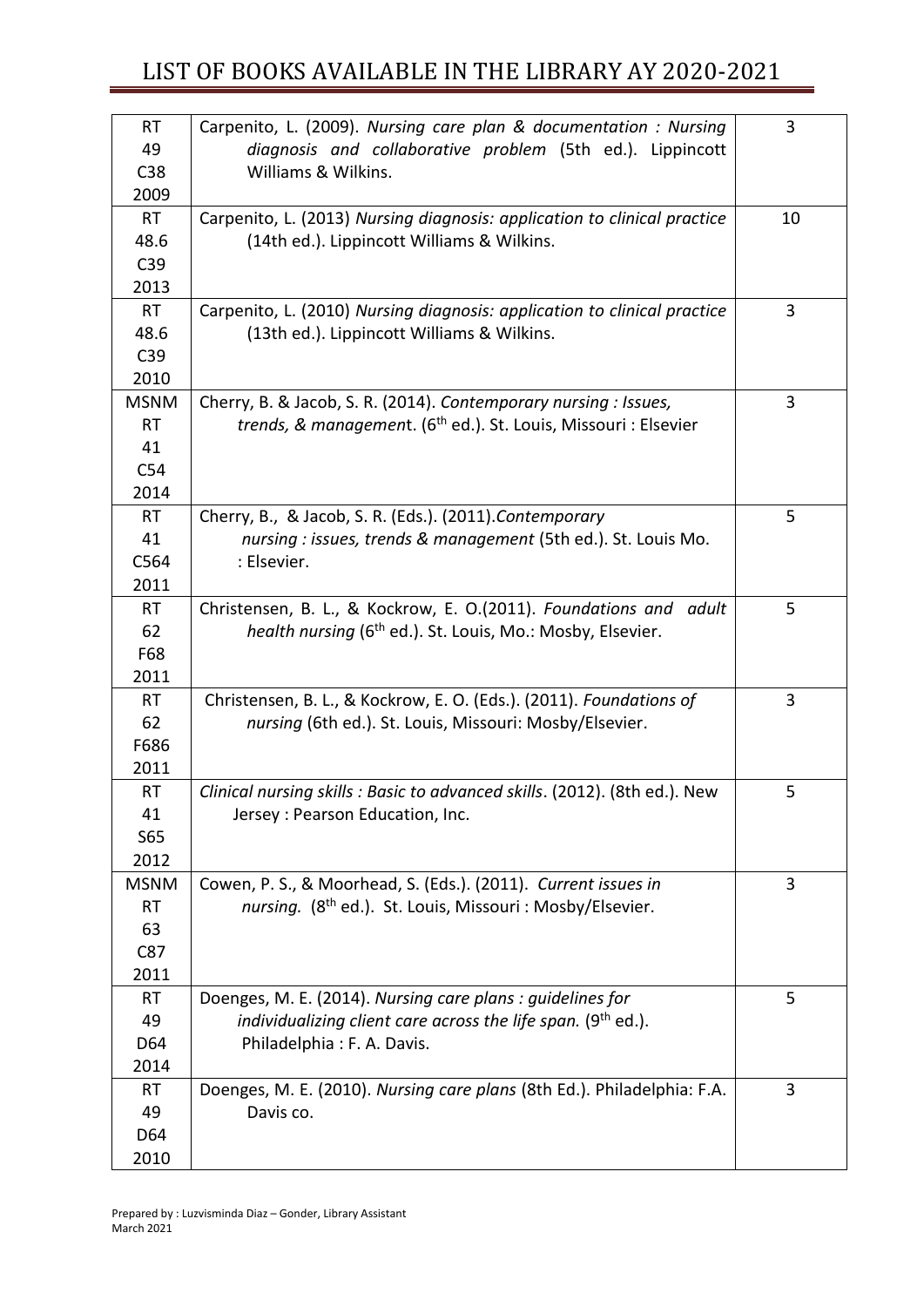| <b>RT</b>       | Doenges, M. (2008). Application of nursing process and nursing                 | 3            |
|-----------------|--------------------------------------------------------------------------------|--------------|
| 41              | diagnosis: an interactive text (5 <sup>th</sup> ed.). Philadelphia: F.A.Davis. |              |
| D54             |                                                                                |              |
| 2008            |                                                                                |              |
| QP              | Garrett, L. K. (2011). Skills for nursing & healthcare students :              | 5            |
| 40              | study skills, math and science (2 <sup>nd</sup> ed.). Harlow: Pearson          |              |
| G37             | Education.                                                                     |              |
| 2011            |                                                                                |              |
| R               | Hebert, P. C. (2009). Doing right : a practical guide to ethics for            | 5            |
| 724             | medical trainees and physicians (2 <sup>nd</sup> ed.). Don Mills,              |              |
| H39             | Ont.; New York: Oxford University Press.                                       |              |
| 2009            |                                                                                |              |
| <b>RT</b>       | Herdman, H. T., & Kamitsuru, S. (Eds.). (2014). NANDA International,           | 5            |
| 48.5            | Inc. nursing diagnoses : definitions & classification. Chichester :            |              |
| N46             | Wiley Blackwell                                                                |              |
| 2014            |                                                                                |              |
| <b>RT</b>       | Hood, L. (2010). Leddy & Pepper's conceptual bases of professional             | 5            |
| 41              | nursing (7th ed.). Philadelphia: Lippincott Williams & Wilkins.                |              |
| H <sub>66</sub> |                                                                                |              |
| 2010            |                                                                                |              |
|                 | International Council of Nurses. (2012). ICN code of ethics for nurses.        |              |
|                 | Geneva : Imprimerie Fornara                                                    |              |
|                 |                                                                                |              |
| <b>RT</b>       | Johnson, J. Y. (2003). Study guide to accompany Craven & Hinkle's              | $\mathbf{1}$ |
| 55              | Fundamentals of nursing: human health and function.                            |              |
| J64             | Philadelphia: Lippincott Williams & Wilkins.                                   |              |
| 2003            |                                                                                |              |
| <b>RT</b>       | Kozier B. (2004). Fundamentals of nursing: concepts, process and               | 14           |
| 41              | practice (7th ed.). New jersey: Prentice Hall.                                 |              |
| F8813           |                                                                                |              |
| 2004            |                                                                                |              |
| <b>RT</b>       | Lefever, R. (2009). Applying nursing process: a tool for critical thinking     | 5            |
| 51              | (7t h ed.). Lippincott Williams & Wilkins.                                     |              |
| A6255           |                                                                                |              |
| 2002            |                                                                                |              |
| <b>RT</b>       | LeMone, P. (2011). Medical-surgical nursing : critical thinking                | 5            |
| 41              | in patient care (5th ed.). Upper Saddle River, N.J. : Pearson.                 |              |
| M493            |                                                                                |              |
| 2011            |                                                                                |              |
| <b>RT</b>       | Lynn, P. (2015). Taylor's clinical nursing skills : a nursing process          | 5            |
| 51              | approach. (4 <sup>th</sup> ed.). Philadelphia: Wolters Kluwer/ Lippincott      |              |
| L96             | Willimas and Wilkins.                                                          |              |
| 2015            |                                                                                |              |
| <b>RT</b>       | Masters, K.(Ed.). (2009).Role development in professional nursing              | 3            |
| 82              | practice.leen masters (2 <sup>nd</sup> ed.). Sudbury, Mass.: Jones &           |              |
| R587            | Bartlett.                                                                      |              |
| 2009            |                                                                                |              |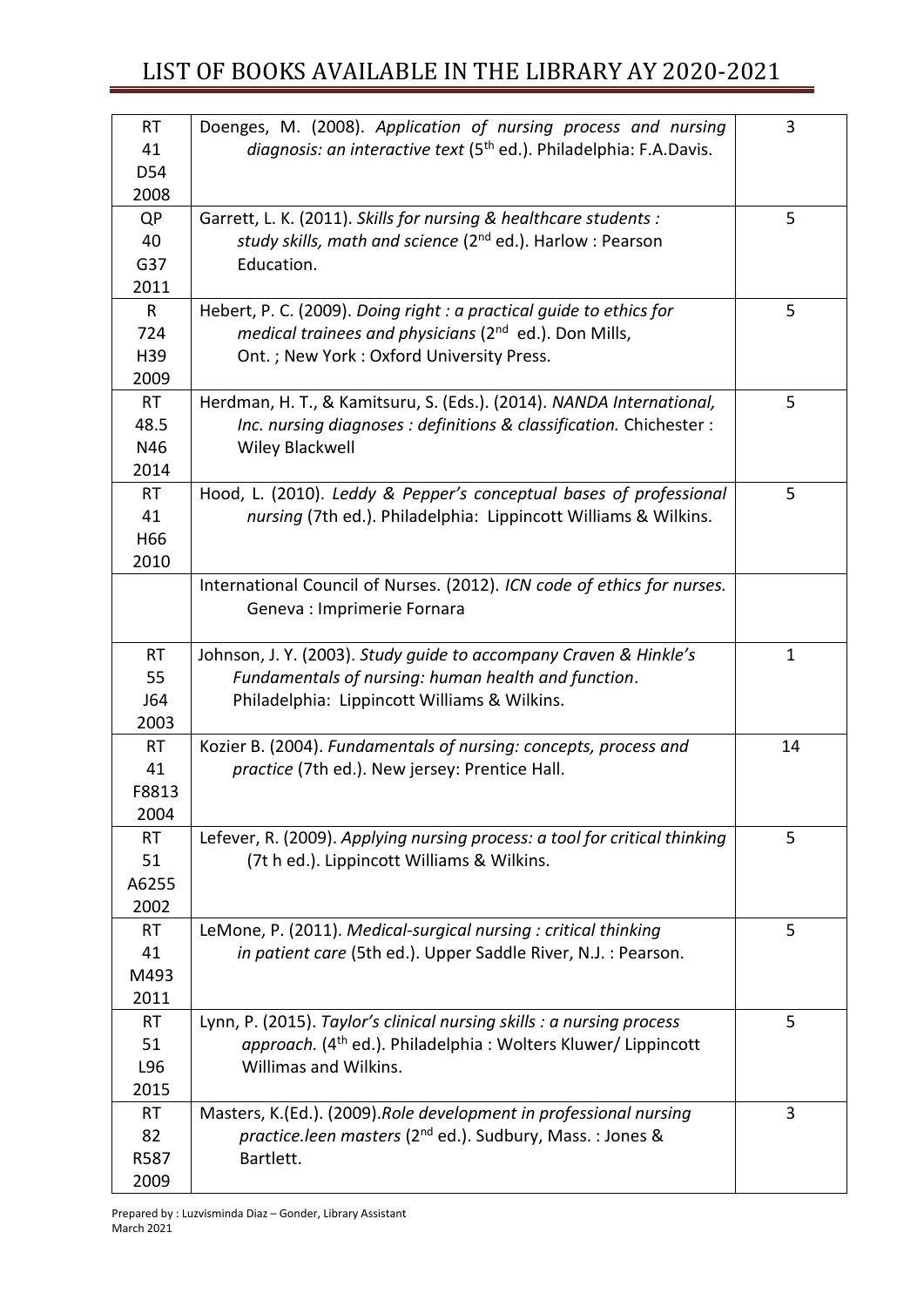| <b>RT</b>          | Miller, M. A. (2011). Client education : theory and practice.                     | 5  |
|--------------------|-----------------------------------------------------------------------------------|----|
| 90                 | Sudbury, Mass.: Jones & Bartlett.                                                 |    |
| B <sub>3</sub>     |                                                                                   |    |
| 2011               |                                                                                   |    |
|                    | National Guard Health Affairs. (2013). Ethical policy handbook.                   |    |
|                    | Riyadh: KAMC                                                                      |    |
|                    |                                                                                   |    |
| <b>RT</b>          | Nettina, S. (Ed.). (2010). Lippincott manual of nursing practice (9 <sup>th</sup> | 5  |
| 51                 | ed.). Norristown Road, Ambler, PA: Lippincott Williams &                          |    |
| <b>B78</b><br>2010 | Wilkins.                                                                          |    |
| <b>RT</b>          | Nugent, P. M., & Vitale, B. A. (2015). Fundamentals of nursing success            | 3  |
| 55                 | : a Q & A review applying critical thinking to test taking. (4 <sup>th</sup>      |    |
| <b>N88</b>         | ed.). Philadelphia: F. A. Davis                                                   |    |
| 2015               |                                                                                   |    |
| <b>RT</b>          | O'Connor, A. B. (2006). Clinical instruction and evaluation: a teaching           | 10 |
| 73                 | resource (2nd ed.). Sudbury, Mass.: Jones and Bartlett.                           |    |
| O <sub>26</sub>    |                                                                                   |    |
| 2006               |                                                                                   |    |
| <b>RT</b>          | Perry, A. G. (2010). Clinical nursing skills & technique (7th ed.).               | 5  |
| 51                 | Missouri: Mosby/Elsevier                                                          |    |
| P365               |                                                                                   |    |
| 2010               |                                                                                   |    |
| <b>RT</b>          | Potter, P. A., Perry, A. G., Stockert, P. A., & Hall, A. (2011). Basic nursing    | 5  |
| 41                 | (7th ed.). Philadelphia: Elsevier.                                                |    |
| P84                |                                                                                   |    |
| 2011               |                                                                                   |    |
| <b>RT</b>          | Potter, P. A., Perry, A. G., Stockert, P. A., & Hall, A. M. (2013).               | 5  |
| 41                 | Fundamentals of nursing (8th ed.). St. Louis, Missouri: Elsevier.                 |    |
| P844               |                                                                                   |    |
| 2013               |                                                                                   |    |
| <b>RT</b><br>41    | Potter & Perry (2003) Fundamentals of Nursing (5th ed.). Mosby.                   | 5  |
| P844               |                                                                                   |    |
| 2001               |                                                                                   |    |
| <b>RT</b>          | Potter, P. (2005). Fundamentals of Nursing (6th ed.). Philadelphia:               | 5  |
| 41                 | Mosby, Elsevier.                                                                  |    |
| P844               |                                                                                   |    |
| 2005               |                                                                                   |    |
| <b>RT</b>          | Rhoads, J. (2008). Davis's guide to clinical nursing skills                       | 3  |
| 41                 | Philadelphia: F.A. Davis                                                          |    |
| R485               |                                                                                   |    |
| 2008               |                                                                                   |    |
| RT                 | Sauer, E. S. (2007). Procedure checklists to accompany Craven &                   | 1  |
| 41                 | Hinkle's Fundamentals of nursing: human health and function                       |    |
| <b>S28</b>         | (5th ed.). Philadelphia: Lippincott Williams & Wilkins                            |    |
| 2007               |                                                                                   |    |